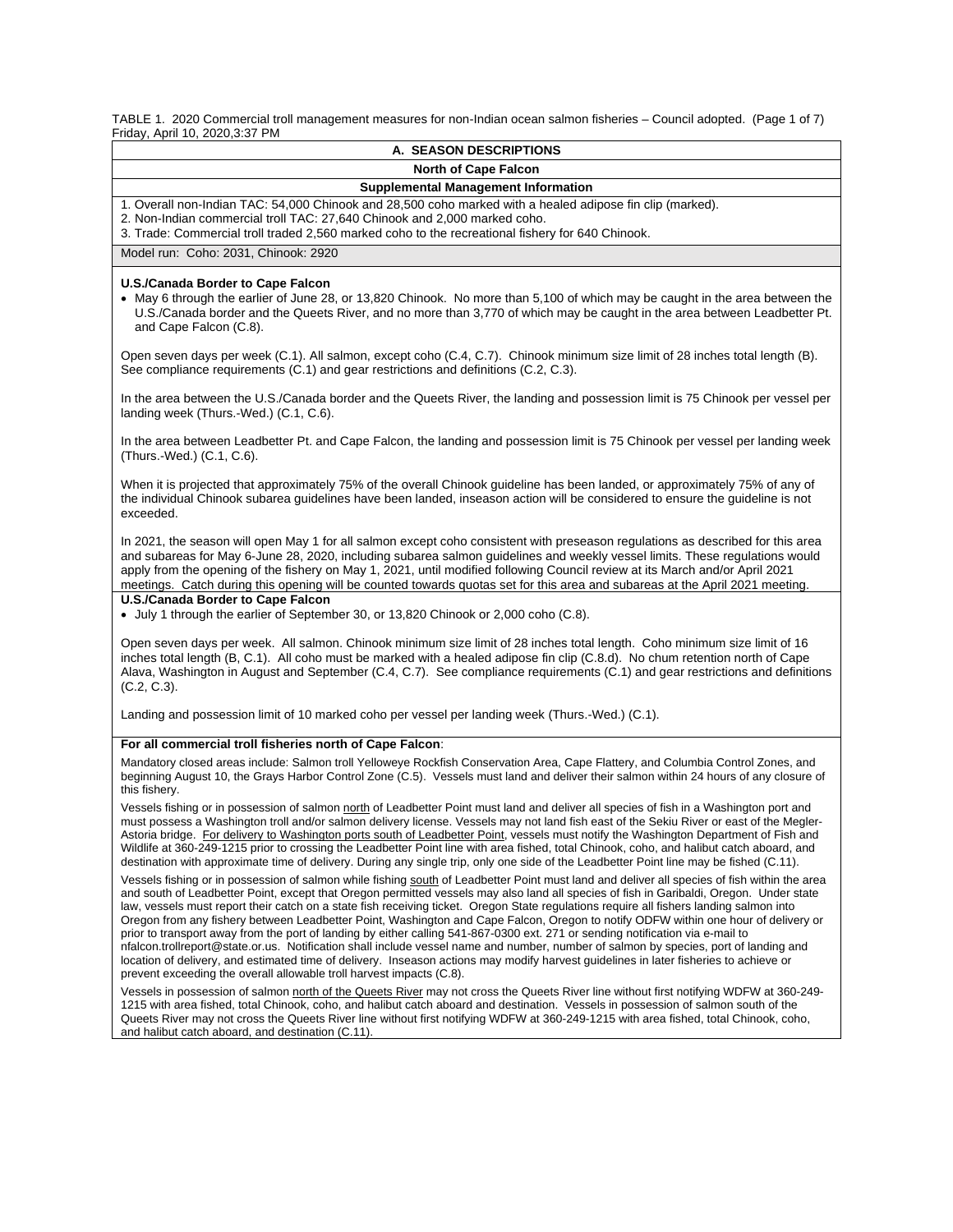TABLE 1. 2020 Commercial troll management measures for non-Indian ocean salmon fisheries – Council adopted. (Page 2 of 7) **A. SEASON DESCRIPTIONS South of Cape Falcon Supplemental Management Information** 1. Sacramento River fall Chinook spawning escapement of 233,174 hatchery and natural area adults. 2. Sacramento Index exploitation rate of 50.7%. 3. Klamath River recreational fishery allocation: 1,296 adult Klamath River fall Chinook. 4. Klamath tribal allocation: 8,632 adult Klamath River fall Chinook. 5. CA/OR share of Klamath River fall Chinook commercial ocean harvest: 61% / 39%. 6. Fisheries may need to be adjusted to meet NMFS ESA consultation standards, FMP requirements, other management objectives, or upon receipt of new allocation recommendations from the California Fish and Game Commission. **Cape Falcon to Humbug Mt.** • April 20-30; • May 1-5, 26-31; • June 4-30; • July 1-31; • August 1-25; • September 1-October 31 (C.8.g, C.9.a). Open seven days per week. All salmon except coho (C.4, C.7). Chinook minimum size limit of 28 inches total length (B, C.1). All vessels fishing in the area must land their salmon in the State of Oregon. See gear restrictions and definitions (C.2, C.3). Beginning September 1, no more than 75 Chinook allowed per vessel per landing week (Thurs.-Wed.). In 2021, the season will open March 15 for all salmon except coho. Chinook minimum size limit of 28 inches total length (B, C.1). Gear and other restrictions same as in 2020 (C.2, C.3, C.4). This opening could be modified following Council review at its March 2021 meetings (C.8). **Humbug Mt. to OR/CA Border (Oregon KMZ)** • April 20-30; • May 1-5, 26-31; • June 4 through the earlier of June 30, or a 700 Chinook quota; • July 1 through the earlier of July 31, or a 300 Chinook quota (C.8.g, C.9.a). Open seven days per week. All salmon except coho (C.4, C.7). Chinook minimum size limit of 28 inches total length (B, C.1).See compliance requirements (C.1) and gear restrictions and definitions (C.2, C.3). Prior to June 4, all salmon caught in this area must be landed and delivered in the State of Oregon. June 4-July 31 weekly landing and possession limit of 40 Chinook per vessel per landing week (Thurs.-Wed.). Any remaining portion of Chinook quotas may be transferred inseason on an impact neutral basis to the next open quota period (C.8.b). All vessels fishing in this area during June and July, must land and deliver all salmon within this area or into Port Orford within 24 hours of any closure of this fishery and prior to fishing outside of this area. For all quota managed seasons (June and July), Oregon state regulations require fishers to notify ODFW within one hour of landing and prior to transport away from the port of landing by calling 541-867-0300 Ext. 252 or sending notification via e-mail to kmzor.trollreport@state.or.us, with vessel name and number, number of salmon by species, location of delivery, and estimated time of delivery.

In 2021, the season will open March 15 for all salmon except coho. Chinook minimum size limit of 28 inches total length (B; C.1). Gear restrictions same as in 2020 (C.2; C.3; C.4). This season would open without quota or weekly landing limits unless modified following Council review at its March 2021 meeting (C.8).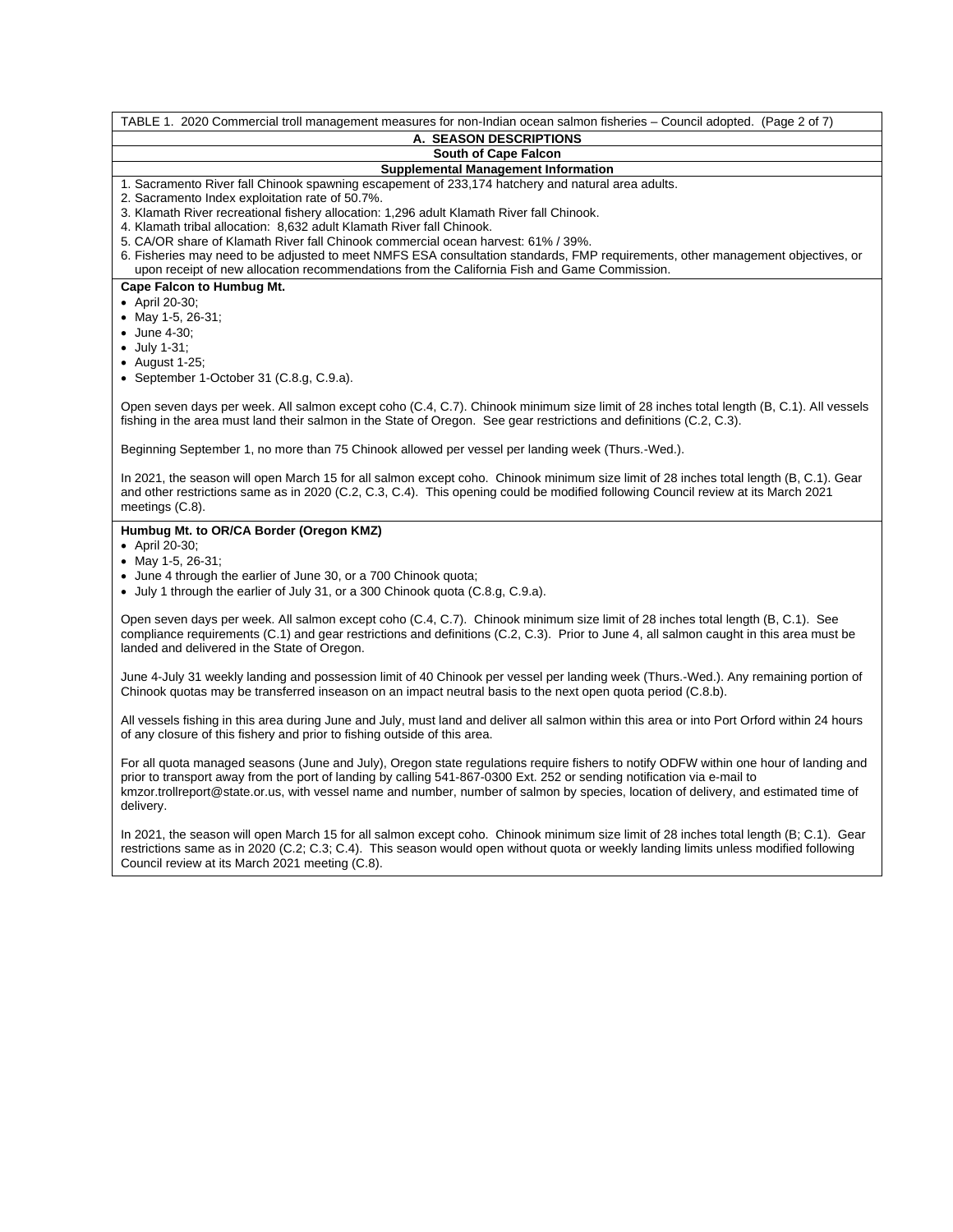| TABLE 1. 2020 Commercial troll management measures for non-Indian ocean salmon fisheries - Council adopted. (Page 3 of 7)<br>A. SEASON DESCRIPTIONS                                                                                                                                                                                                                                                                                                                                                                                                                                                                                                                                                                                                                                                                                                                                                                                          |
|----------------------------------------------------------------------------------------------------------------------------------------------------------------------------------------------------------------------------------------------------------------------------------------------------------------------------------------------------------------------------------------------------------------------------------------------------------------------------------------------------------------------------------------------------------------------------------------------------------------------------------------------------------------------------------------------------------------------------------------------------------------------------------------------------------------------------------------------------------------------------------------------------------------------------------------------|
| South of Cape Falcon                                                                                                                                                                                                                                                                                                                                                                                                                                                                                                                                                                                                                                                                                                                                                                                                                                                                                                                         |
| <b>Supplemental Management Information</b>                                                                                                                                                                                                                                                                                                                                                                                                                                                                                                                                                                                                                                                                                                                                                                                                                                                                                                   |
| OR/CA Border to Humboldt South Jetty (California KMZ)<br>• Closed                                                                                                                                                                                                                                                                                                                                                                                                                                                                                                                                                                                                                                                                                                                                                                                                                                                                            |
| In 2021, the season will open May 1 through the earlier of May 31, or a 3,000 Chinook quota. Chinook minimum size limit of 27 inches<br>total length. Landing and possession limit of 20 Chinook per vessel per day (C.8.f). Open five days per week (Fri.-Tue.). All salmon<br>except coho (C.4, C.7). Any remaining portion of Chinook quotas may be transferred inseason on an impact neutral basis to the next<br>open quota period (C.8.b). All fish caught in this area must be landed within the area, within 24 hours of any closure of the fishery, and<br>prior to fishing outside the area (C.10). See compliance requirements (C.1) and gear restrictions and definitions (C.2, C.3). Klamath<br>Control Zone closed (C.5.e). See California State regulations for additional closures adjacent to the Smith and Klamath rivers. This<br>opening could be modified following Council review at its March or April 2021 meetings. |
| Humboldt South Jetty to Horse Mt.<br>• Closed.                                                                                                                                                                                                                                                                                                                                                                                                                                                                                                                                                                                                                                                                                                                                                                                                                                                                                               |
| When the fishery is closed between the OR/CA border and Humbug Mountain and open to the south, vessels with fish on board caught<br>in the open area off California may seek temporary mooring in Brookings, Oregon prior to landing in California only if such vessels first<br>notify the Chetco River Coast Guard Station via VHF channel 22A between the hours of 0500 and 2200 and provide the vessel name,<br>number of fish on board, and estimated time of arrival (C.6).                                                                                                                                                                                                                                                                                                                                                                                                                                                            |
| Horse Mt. to Point Arena (Fort Bragg)                                                                                                                                                                                                                                                                                                                                                                                                                                                                                                                                                                                                                                                                                                                                                                                                                                                                                                        |
| • August 1-10;<br>• September 1-30 (C.8.g, C.9.a).                                                                                                                                                                                                                                                                                                                                                                                                                                                                                                                                                                                                                                                                                                                                                                                                                                                                                           |
| Open seven days per week. All salmon except coho (C.4, C.7). Chinook minimum size limit of 27 inches total length (B, C.1). See<br>compliance requirements (C.1) and gear restrictions and definitions (C.2, C.3). All salmon must be landed in California and north of<br>Point Arena (C.6).                                                                                                                                                                                                                                                                                                                                                                                                                                                                                                                                                                                                                                                |
| In 2021, the season will open April 15 for all salmon except coho. Chinook minimum size limit of 27 inches total length. Gear restrictions<br>same as in 2020. This opening could be modified following Council review at its March or April 2021 meetings.                                                                                                                                                                                                                                                                                                                                                                                                                                                                                                                                                                                                                                                                                  |
| Point Arena to Pigeon Point (San Francisco)<br>• May 6-12, 18-31;<br>• June 1-6, 14-30;<br>• July 13-31;<br>• August 1-28;<br>• September $1-30$ (C.8.g, C.9.a).                                                                                                                                                                                                                                                                                                                                                                                                                                                                                                                                                                                                                                                                                                                                                                             |
| Open seven days per week. All salmon except coho (C.4, C.7). Chinook minimum size limit of 27 inches total length through August,<br>then 26 inches thereafter (B, C.1). See compliance requirements (C.1) and gear restrictions and definitions (C.2, C.3). All salmon must<br>be landed in California. All salmon caught in the area prior to September 1 must be landed and offloaded no later than 11:59 p.m.,<br>August 30 (C.6). During September, all salmon must be landed south of Point Arena (C.6).                                                                                                                                                                                                                                                                                                                                                                                                                               |
| In 2021, the season will open May 1 for all salmon except coho. Chinook minimum size limit of 27 inches total length. Gear restrictions<br>same as in 2020. This opening could be modified following Council review at its March or April 2021 meetings.                                                                                                                                                                                                                                                                                                                                                                                                                                                                                                                                                                                                                                                                                     |
| Point Reyes to Point San Pedro (Fall Area Target Zone)<br>• October 1-2, 5-9, 12-15.<br>Open five days per week (Mon.-Fri.). All salmon except coho (C.4, C.7). Chinook minimum size limit of 26 inches total length (B, C.1).<br>All salmon caught in this area must be landed between Point Arena and Pigeon Point (C.6). See compliance requirements (C.1) and<br>gear restrictions and definitions (C.2, C.3).                                                                                                                                                                                                                                                                                                                                                                                                                                                                                                                           |
| Pigeon Point to U.S./Mexico Border (Monterey)<br>• May 1-12, 18-31;<br>• June 1-6, 14-30;                                                                                                                                                                                                                                                                                                                                                                                                                                                                                                                                                                                                                                                                                                                                                                                                                                                    |
| $\bullet$ July 13-31;<br>• August 1-28 (C.8.g, C.9.a).                                                                                                                                                                                                                                                                                                                                                                                                                                                                                                                                                                                                                                                                                                                                                                                                                                                                                       |
| Open seven days per week. All salmon except coho (C.4, C.7). Chinook minimum size limit of 27 inches total length (B, C.1). See<br>compliance requirements (C.1) and gear restrictions and definitions (C.2, C.3). All salmon must be landed in California. All salmon<br>caught in the area prior to September 1 must be landed and offloaded no later than 11:59 p.m., August 30 (C.6).                                                                                                                                                                                                                                                                                                                                                                                                                                                                                                                                                    |
| In 2021, the season will open May 1 for all salmon except coho. Chinook minimum size limit of 27 inches total length. Gear restrictions<br>same as in 2020. This opening could be modified following Council review at its March or April 2021 meeting.                                                                                                                                                                                                                                                                                                                                                                                                                                                                                                                                                                                                                                                                                      |
| For all commercial troll fisheries In California: California State regulations require all salmon be made available to a CDFW                                                                                                                                                                                                                                                                                                                                                                                                                                                                                                                                                                                                                                                                                                                                                                                                                |

**For all commercial troll fisheries In California:** California State regulations require all salmon be made available to a CDFW representative for sampling immediately at port of landing. Any person in possession of a salmon with a missing adipose fin, upon request by an authorized agent or employee of the CDFW, shall immediately relinquish the head of the salmon to the State (California Fish and Game Code §8226).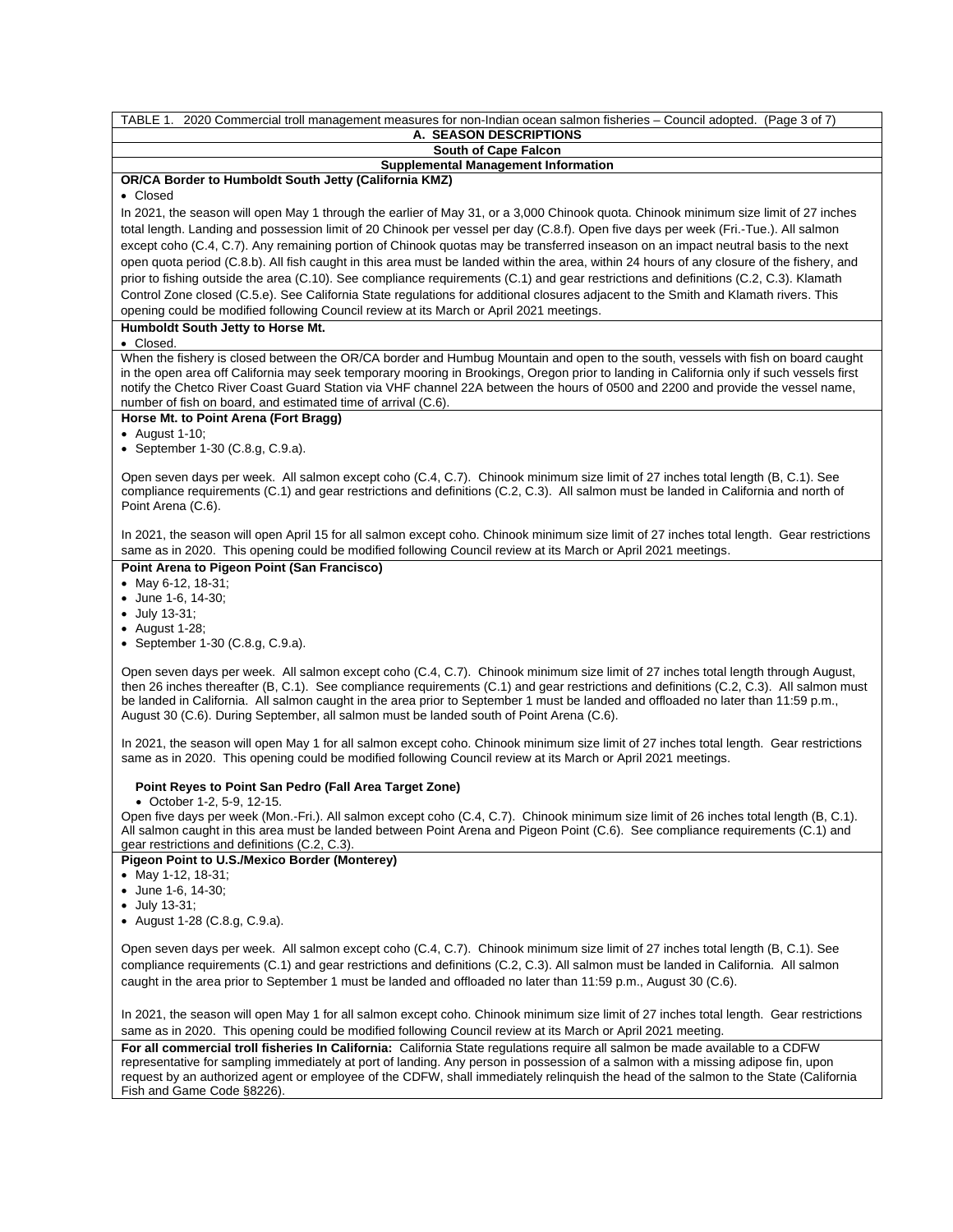TABLE 1. 2020 Commercial troll management measures for non-Indian ocean salmon fisheries – Council adopted. (Page 4 of 7)

|                                                | Chinook         |              | Coho            |                   |      |
|------------------------------------------------|-----------------|--------------|-----------------|-------------------|------|
| Area (when open)                               | Total<br>Length | Head-<br>off | Total<br>Length | Head-<br>off      | Pink |
| North of Cape Falcon                           | 28              | 21.5         | 16              | $12 \overline{ }$ | None |
| Cape Falcon to Humbug Mt.                      | 28              | 21.5         |                 |                   | None |
| Humbug Mt. to OR/CA Border (OR KMZ)            | 28              | 21.5         |                 | ۰                 | None |
| OR/CA Border to Humboldt South Jetty (CA KMZ)  | Closed          | ٠            |                 |                   |      |
| Horse Mt. to Pt. Arena (FB)                    | 27              | 20.5         |                 |                   | 27   |
| Pt. Arena to Pigeon Pt. (SF) through August    | 27              | 20.5         |                 |                   | 27   |
| Pt. Arena to Pigeon Pt. (SF) September-October | 26              | 19.5         |                 | -                 | 26   |
| Pigeon Pt. to U.S./Mexico Border (MO)          | 27              | 20.5         |                 |                   | 27   |

### **B. MINIMUM SIZE (Inches) (See C.1)**

## **C. REQUIREMENTS, DEFINITIONS, RESTRICTIONS, OR EXCEPTIONS**

C.1. Compliance with Minimum Size or Other Special Restrictions: All salmon on board a vessel must meet the minimum size, landing/possession limit, or other special requirements for the area being fished and the area in which they are landed if the area is open or has been closed less than 48 hours for that species of salmon. Salmon may be landed in an area that has been closed for a species of salmon more than 48 hours only if they meet the minimum size, landing/possession limit, or other special requirements for the area in which they were caught. Salmon may not be filleted prior to landing.

Any person who is required to report a salmon landing by applicable state law must include on the state landing receipt for that landing both the number and weight of salmon landed by species. States may require fish landing/receiving tickets be kept on board the vessel for 90 days or more after landing to account for all previous salmon landings.

#### C.2. Gear Restrictions:

- a. Salmon may be taken only by hook and line using single point, single shank, barbless hooks.
- b. Cape Falcon, Oregon, to the OR/CA border: No more than 4 spreads are allowed per line.
- c. OR/CA border to U.S./Mexico border: No more than 6 lines are allowed per vessel, and barbless circle hooks are required when fishing with bait by any means other than trolling.
- C.3. Gear Definitions:

*Trolling defined*: Fishing from a boat or floating device that is making way by means of a source of power, other than drifting by means of the prevailing water current or weather conditions.

*Troll fishing gear defined*: One or more lines that drag hooks behind a moving fishing vessel engaged in trolling. In that portion of the fishery management area off Oregon and Washington, the line or lines must be affixed to the vessel and must not be intentionally disengaged from the vessel at any time during the fishing operation. *Spread defined*: A single leader connected to an individual lure and/or bait.

*Circle hook defined*: A hook with a generally circular shape and a point which turns inward, pointing directly to the shank at a 90º angle.

## C.4. Vessel Operation in Closed Areas with Salmon on Board:

- Except as provided under C.4.b below, it is unlawful for a vessel to have troll or recreational gear in the water while in any area closed to fishing for a certain species of salmon, while possessing that species of salmon; however, fishing for species other than salmon is not prohibited if the area is open for such species, and no salmon are in possession.
- b. When Genetic Stock Identification (GSI) samples will be collected in an area closed to commercial salmon fishing, the scientific research permit holder shall notify NOAA OLE, USCG, CDFW, WDFW, ODFW, and OSP at least 24 hours prior to sampling and provide the following information: the vessel name, date, location and time collection activities will be done. Any vessel collecting GSI samples in a closed area shall not possess any salmon other than those from which GSI samples are being collected. Salmon caught for collection of GSI samples must be immediately released in good condition after collection of samples.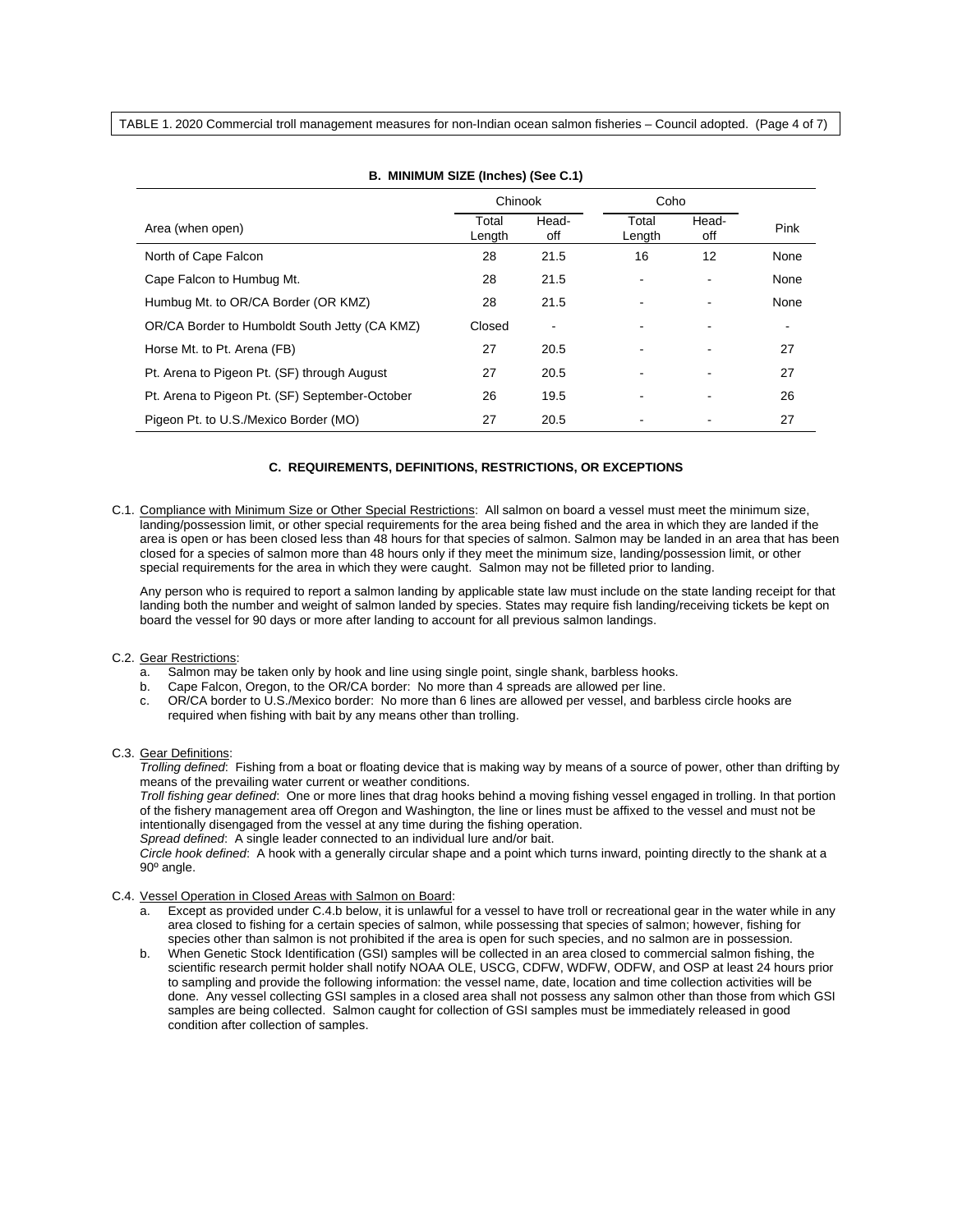TABLE 1. 2020 Commercial troll management measures for non-Indian ocean salmon fisheries – Council adopted. (Page 5 of 7)

#### **C. REQUIREMENTS, DEFINITIONS, RESTRICTIONS, OR EXCEPTIONS**

C.5.Control Zone Definitions:

- a. *Cape Flattery Control Zone*  The area from Cape Flattery (48º23'00" N. lat.) to the northern boundary of the U.S. EEZ; and the area from Cape Flattery south to Cape Alava (48º10'00" N. lat.) and east of 125º05'00" W. long.
- b. *Mandatory Yelloweye Rockfish Conservation Area* The area in Washington Marine Catch Area 3 from 48°00.00' N. lat.; 125°14.00' W. long. to 48°02.00' N. lat.; 125°14.00' W. long. to 48°02.00' N. lat.; 125°16.50' W. long. to 48°00.00' N. lat.; 125°16.50' W. long. and connecting back to 48°00.00' N. lat.; 125°14.00' W. long.
- c. *Grays Harbor Control Zone* The area defined by a line drawn from the Westport Lighthouse (46° 53'18" N. lat., 124° 07'01" W. long.) to Buoy #2 (46° 52'42" N. lat., 124°12'42" W. long.) to Buoy #3 (46° 55'00" N. lat., 124°14'48" W. long.) to the Grays Harbor north jetty (46° 55'36" N. lat., 124°10'51" W. long.).
- d. *Columbia Control Zone* An area at the Columbia River mouth, bounded on the west by a line running northeast/southwest between the red lighted Buoy #4 (46°13'35" N. lat., 124°06'50" W. long.) and the green lighted Buoy #7 (46°15'09' N. lat., 124°06'16" W. long.); on the east, by the Buoy #10 line which bears north/south at 357° true from the south jetty at 46°14'00" N. lat.,124°03'07" W. long. to its intersection with the north jetty; on the north, by a line running northeast/southwest between the green lighted Buoy #7 to the tip of the north jetty (46°15'48" N. lat., 124°05'20" W. long.), and then along the north jetty to the point of intersection with the Buoy #10 line; and, on the south, by a line running northeast/southwest between the red lighted Buoy #4 and tip of the south jetty (46°14'03" N. lat., 124°04'05" W. long.), and then along the south jetty to the point of intersection with the Buoy #10 line.
- e. *Klamath Control Zone* The ocean area at the Klamath River mouth bounded on the north by 41°38'48" N. lat. (approximately 6 nautical miles north of the Klamath River mouth); on the west by 124°23'00" W. long. (approximately 12 nautical miles off shore); and on the south by 41°26'48" N. lat. (approximately 6 nautical miles south of the Klamath River mouth).
- f. Waypoints for the 40 fathom regulatory line from Cape Falcon to Humbug Mt. (50 CFR 660.71 (k) (12)-(70).

| 45°46.00' N. lat., 124°04.49' W. long.; | 44°41.68' N. lat., 124°15.38' W. long.; | 43°17.96' N. lat., 124°28.81' W. long.; |
|-----------------------------------------|-----------------------------------------|-----------------------------------------|
| 45°44.34' N. lat., 124°05.09' W. long.; | 44°34.87' N. lat., 124°15.80' W. long.; | 43°16.75' N. lat., 124°28.42' W. long.; |
| 45°40.64' N. lat., 124°04.90' W. long.; | 44°33.74' N. lat., 124°14.44' W. long.; | 43°13.97' N. lat., 124°31.99' W. long.; |
| 45°33.00' N. lat., 124°04.46' W. long.; | 44°27.66' N. lat., 124°16.99' W. long.; | 43°13.72' N. lat., 124°33.25' W. long.; |
| 45°32.27' N. lat., 124°04.74' W. long.; | 44°19.13' N. lat., 124°19.22' W. long.; | 43°12.26' N. lat., 124°34.16' W. long.; |
| 45°29.26' N. lat., 124°04.22' W. long.; | 44°15.35' N. lat., 124°17.38' W. long.; | 43°10.96' N. lat., 124°32.33' W. long.; |
| 45°20.25' N. lat., 124°04.67' W. long.; | 44°14.38' N. lat., 124°17.78' W. long.; | 43°05.65' N. lat., 124°31.52' W. long.; |
| 45°19.99' N. lat., 124°04.62' W. long.; | 44°12.80' N. lat., 124°17.18' W. long.; | 42°59.66' N. lat., 124°32.58' W. long.; |
| 45°17.50' N. lat., 124°04.91' W. long.; | 44°09.23' N. lat., 124°15.96' W. long.; | 42°54.97' N. lat., 124°36.99' W. long.; |
| 45°11.29' N. lat., 124°05.20' W. long.; | 44°08.38' N. lat., 124°16.79' W. long.; | 42°53.81' N. lat., 124°38.57' W. long.; |
| 45°05.80' N. lat., 124°05.40' W. long.; | 44°08.30' N. lat., 124°16.75' W. long.; | 42°50.00' N. lat., 124°39.68' W. long.; |
| 45°05.08' N. lat., 124°05.93' W. long.; | 44°01.18' N. lat., 124°15.42' W. long.; | 42°49.13' N. lat., 124°39.70' W. long.; |
| 45°03.83' N. lat., 124°06.47' W. long.; | 43°51.61' N. lat., 124°14.68' W. long.; | 42°46.47' N. lat., 124°38.89' W. long.; |
| 45°01.70' N. lat., 124°06.53' W. long.; | 43°42.66' N. lat., 124°15.46' W. long.; | 42°45.74' N. lat., 124°38.86' W. long.; |
| 44°58.75' N. lat., 124°07.14' W. long.; | 43°40.49' N. lat., 124°15.74' W. long.; | 42°44.79' N. lat., 124°37.96' W. long.; |
| 44°51.28' N. lat., 124°10.21' W. long.; | 43°38.77' N. lat., 124°15.64' W. long.; | 42°45.01' N. lat., 124°36.39' W. long.; |
| 44°49.49' N. lat., 124°10.90' W. long.; | 43°34.52' N. lat., 124°16.73' W. long.; | 42°44.14' N. lat., 124°35.17' W. long.; |
| 44°44.96' N. lat., 124°14.39' W. long.; | 43°28.82' N. lat., 124°19.52' W. long.; | 42°42.14' N. lat., 124°32.82' W. long.; |
| 44°43.44' N. lat., 124°14.78' W. long.; | 43°23.91' N. lat., 124°24.28' W. long.; | 42°40.50' N. lat., 124°31.98' W. long.  |
| 44°42.26' N. lat., 124°13.81' W. long.; | 43°20.83' N. lat., 124°26.63' W. long.; |                                         |

C.6. Notification When Unsafe Conditions Prevent Compliance with Regulations: If prevented by unsafe weather conditions or mechanical problems from meeting special management area landing restrictions, vessels must notify the U.S. Coast Guard and receive acknowledgment of such notification prior to leaving the area. This notification shall include the name of the vessel, port where delivery will be made, approximate number of salmon (by species) on board, the estimated time of arrival, and the specific reason the vessel is not able to meet special management area landing restrictions.

In addition to contacting the U.S. Coast Guard, vessels fishing south of the Oregon/California border must notify CDFW within one hour of leaving the management area by calling 800-889-8346 and providing the same information as reported to the U.S. Coast Guard. All salmon must be offloaded within 24 hours of reaching port.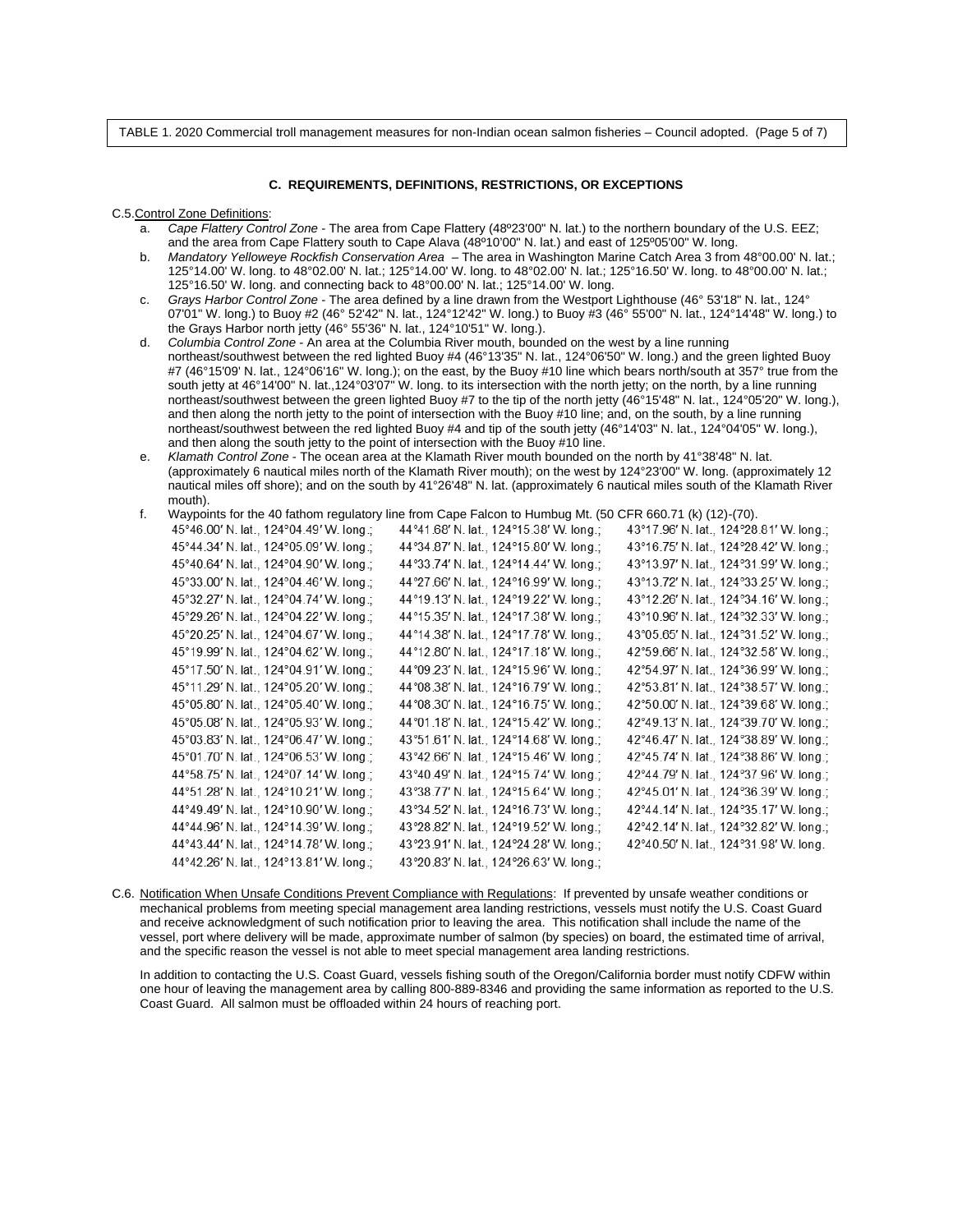TABLE 1. 2020 Commercial troll management measures for non-Indian ocean salmon fisheries – Council adopted. (Page 6 of 7)

#### **C. REQUIREMENTS, DEFINITIONS, RESTRICTIONS, OR EXCEPTIONS** *(continued)*

License applications for incidental harvest of halibut during commercial salmon fishing must be obtained from IPHC. The application deadline was March 15, 2020 to obtain a 2020 license from IPHC.

During the 2020 salmon troll season, Incidental harvest is authorized only during April, May, and June, and after June 30 if quota remains and if announced on the NMFS hotline (phone: 800-662-9825 or 206-526-6667). WDFW, ODFW, and CDFW will monitor landings. If the landings are projected to exceed the IPHC's 44,899 pound preseason allocation or the total Area 2A non-Indian commercial halibut allocation, NMFS will take inseason action to prohibit retention of halibut in the non-Indian salmon troll fishery.

Beginning May 1, 2020 through the end of the 2020 salmon troll fishery, and beginning April 1, 2021, until modified through inseason action or superseded by the 2021 management measures the following applies:

License holders may land no more than one Pacific halibut per each two Chinook, except one Pacific halibut may be landed without meeting the ratio requirement, and no more than 35 halibut may be landed per trip.

Incidental Pacific halibut catch regulations in the commercial salmon troll fishery adopted for 2020, prior to any 2020 inseason action, will be in effect when incidental Pacific halibut retention opens on April 1, 2021 unless otherwise modified by inseason action at the March 2021 Council meeting.

a. "C-shaped" yelloweye rockfish conservation area is an area to be voluntarily avoided for salmon trolling. NMFS and the Council request salmon trollers voluntarily avoid this area in order to protect yelloweye rockfish. The area is defined in the Pacific Council Halibut Catch Sharing Plan in the North Coast subarea (Washington marine area 3), with the following coordinates in the order listed:

48°18' N. lat.; 125°18' W. long.; 48°18' N. lat.; 124°59' W. long.; 48°11' N. lat.; 124°59' W. long.; 48°11' N. lat.; 125°11' W. long.; 48°04' N. lat.; 125°11' W. long.; 48°04' N. lat.; 124°59' W. long.; 48°00' N. lat.; 124°59' W. long.; 48°00' N. lat.; 125°18' W. long.; and connecting back to 48°18' N. lat.; 125°18' W. long.

- C.8. Inseason Management: In addition to standard inseason actions or modifications already noted under the season description, the following inseason guidance is provided to NMFS:
	- a. Chinook remaining from the May through June non-Indian commercial troll harvest guideline north of Cape Falcon may be transferred to the July through September harvest guideline if the transfer would not result in exceeding preseason impact expectations on any stocks.
	- b. Chinook remaining from May, June, and /or July non-Indian commercial troll quotas in the Oregon or California KMZ may be transferred to the Chinook quota for the next open period if the transfer would not result in exceeding preseason impact expectations on any stocks.
	- c. NMFS may transfer salmon between the recreational and commercial fisheries north of Cape Falcon if there is agreement among the areas' representatives on the Salmon Advisory Subpanel (SAS), and if the transfer would not result in exceeding preseason impact expectations on any stocks.
	- d. At the March 2021 meeting, the Council will consider inseason recommendations for special regulations for any experimental fisheries (proposals must meet Council protocol and be received in November 2020).
	- e. If retention of unmarked coho (adipose fin intact) is permitted by inseason action, the allowable coho quota will be adjusted to ensure preseason projected impacts on all stocks is not exceeded.
	- f. Landing limits may be modified inseason to sustain season length and keep harvest within overall quotas.
	- **g. NMFS may close fisheries through inseason action on the recommendation of the affected state(s) of Washington, Oregon or California where the recommendation to close is informed by an evaluation of actions or orders promulgated or issued by jurisdictions in these areas to address public health concerns related to COVID-19 concluding that these actions would likely make access to the fishery impracticable (e.g., restrictions on activities or closure of harbors, launch ramps and other forms of access) or would make information essential to manage and implement the fishery unavailable. NMFS should open fisheries closed on this basis through inseason action upon notice from the affected State(s) that said actions or orders making access to the fishery impracticable have been lifted and information essential to manage and implement the fishery would be available.**
- C.9. State Waters Fisheries: Consistent with Council management objectives:
	- a. The State of Oregon may establish additional late-season fisheries in state waters.
	- b. The State of California may establish limited fisheries in selected state waters.
	- c. Check state regulations for details.